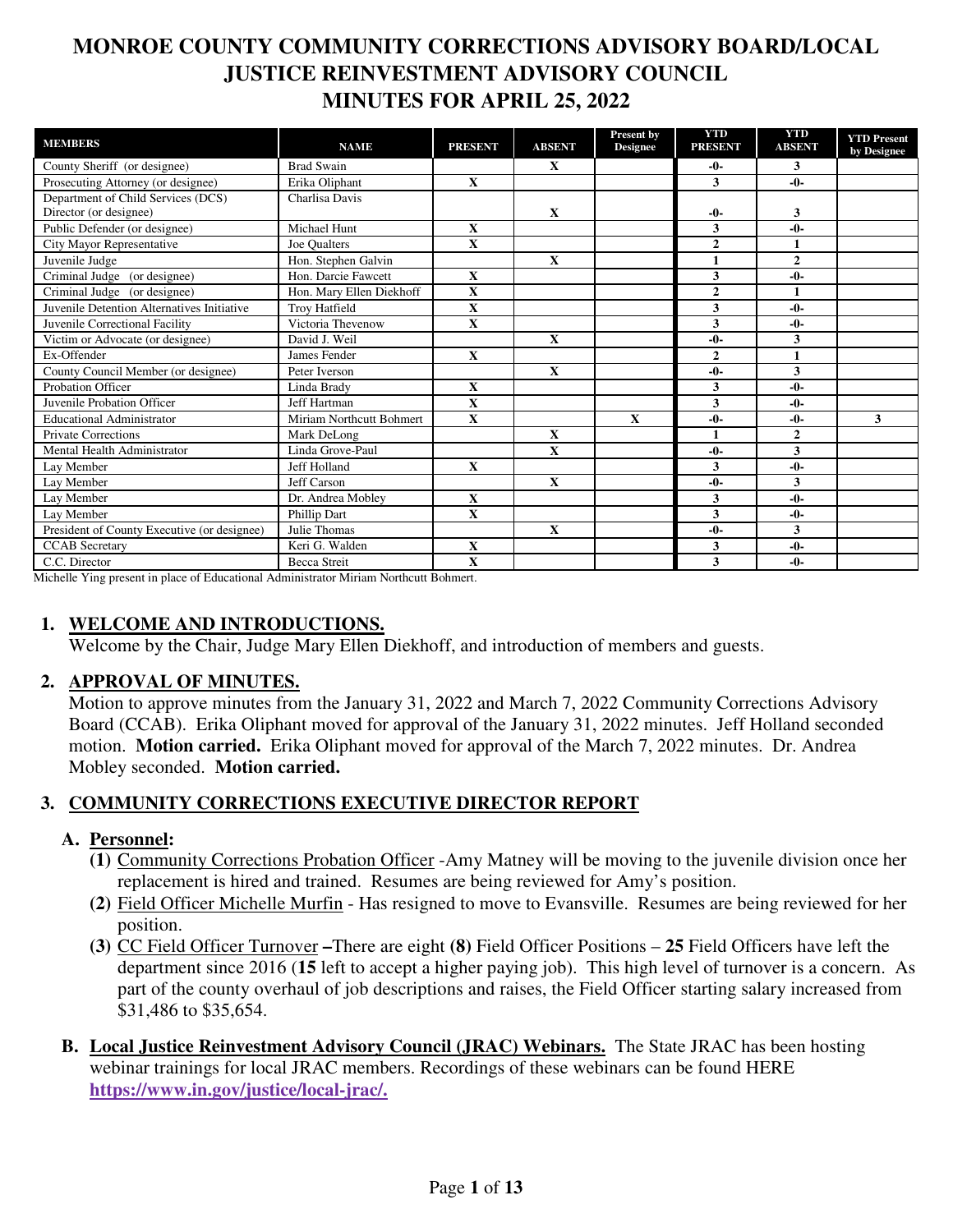- **C. Senate Bill 9 Local Update**. This law goes into effect July 1, 2022. Becca Streit and Community Alterative Supervision Program (CASP) Director Christian Carlisle are working on creating policy change recommendations in order to be compliant with the new standards defined in the law. The primary issues that need to be resolved include: compliance with the established timelines to respond to electronic monitoring violations, collaboration with law enforcement in order to respond to warrants and victim welfare checks, and collaboration with Erika Oliphant and the Prosecutor's Office to comply with victim notification requirements.
- **D. Financial Status** Project Income (PI)/Community Corrections User Fees fund balance is stable at this time. See the PI trust balance at the end of each quarter below:

|      | 1 <sup>st</sup> Quarter | 2 <sup>nd</sup> Quarter | 3rd Quarter  | 4 <sup>th</sup> Quarter |
|------|-------------------------|-------------------------|--------------|-------------------------|
| 2022 | \$488,949               |                         |              |                         |
| 2021 | \$371,550               | \$409,158               | \$494,041    | \$425,863               |
| 2020 | \$302,412*              | \$349,237*              | \$416,460.62 | \$330,910               |
| 2019 | \$234,600               | \$218,810               | \$245,263    | \$232,652               |
| 2018 | \$249,571               | \$195,360               | \$173,650    | \$202,267               |
| 2017 | \$342,897               | \$356,648               | \$374,837    | \$344,830               |
| 2016 | \$457,418               | \$432,782               | \$425,438    | \$456,454               |
| 2015 | \$411,201               | \$400,014               | \$463,431    | \$451,155               |
| 2014 | \$405,345               | \$392,985               | \$411,441    | \$389,545               |
| 2013 | \$332,152               | \$340,145               | \$350,880    | \$389,718               |
| 2012 | \$416,049               | \$358,804               | \$350,040    | \$349,588               |

\* Fee collection in the Probation Department was suspended during COVID-19 Emergency Closing (March 17, 2020 - June 1, 2020).

#### **4. CHIEF PROBATION OFFICER REPORT**

**A. Reducing Revocations Challenge (RRC) Phase II - Troy Hatfield and Michelle Ying on behalf of Miriam Northcutt Bohmert.** 

The Probation Department was awarded **\$170,000** grant to implement the three (3) Phase 2 strategies below:

- **(1) Strategy 1: Increase fidelity to Motivational Interviewing (MI), Effective Practices in Community Supervision (EPICS), and effective case planning.**
- **(2) Strategy 2: Revise standard conditions of probation.**
- **(3) Strategy 3: Increase the use of incentives for clients and POs and early termination from probation supervision.**

National trainer Melanie Lowenkamp (Core Correctional Solutions) will conduct week-long trainings with probation officers on Effective Practices in Community Supervision (EPICS) in September. She will train probation supervisors in October.

National trainers from The Carey Group will train all probation officers and supervisors on effective case planning in August.

Consultant Brian Lovins (Justice System Partners) will assist with revisions of the standard conditions of probation.

Troy Hatfield reports the Reducing Revocations Challenge (RRC) will be reviewing probation conditions in terms of race equity and goal orientation rather than rule orientation. This will help the department change the focus of discussions had with clients towards their goals instead of only focusing on the probation rules. There will be increased use of incentives for probation officers and clients including early termination. Troy Hatfield reports sometime around the end of May 2022 the department will start distributing the client surveys after each contact which will show how trainings completed by staff are impacting the client surveys over time. Linda Brady added that client surveys will be distributed via text messaging and, in order to achieve well rounded data, there will be focus groups conducted within the jail to obtain information on clients that were not as successful at abiding by the conditions of probation.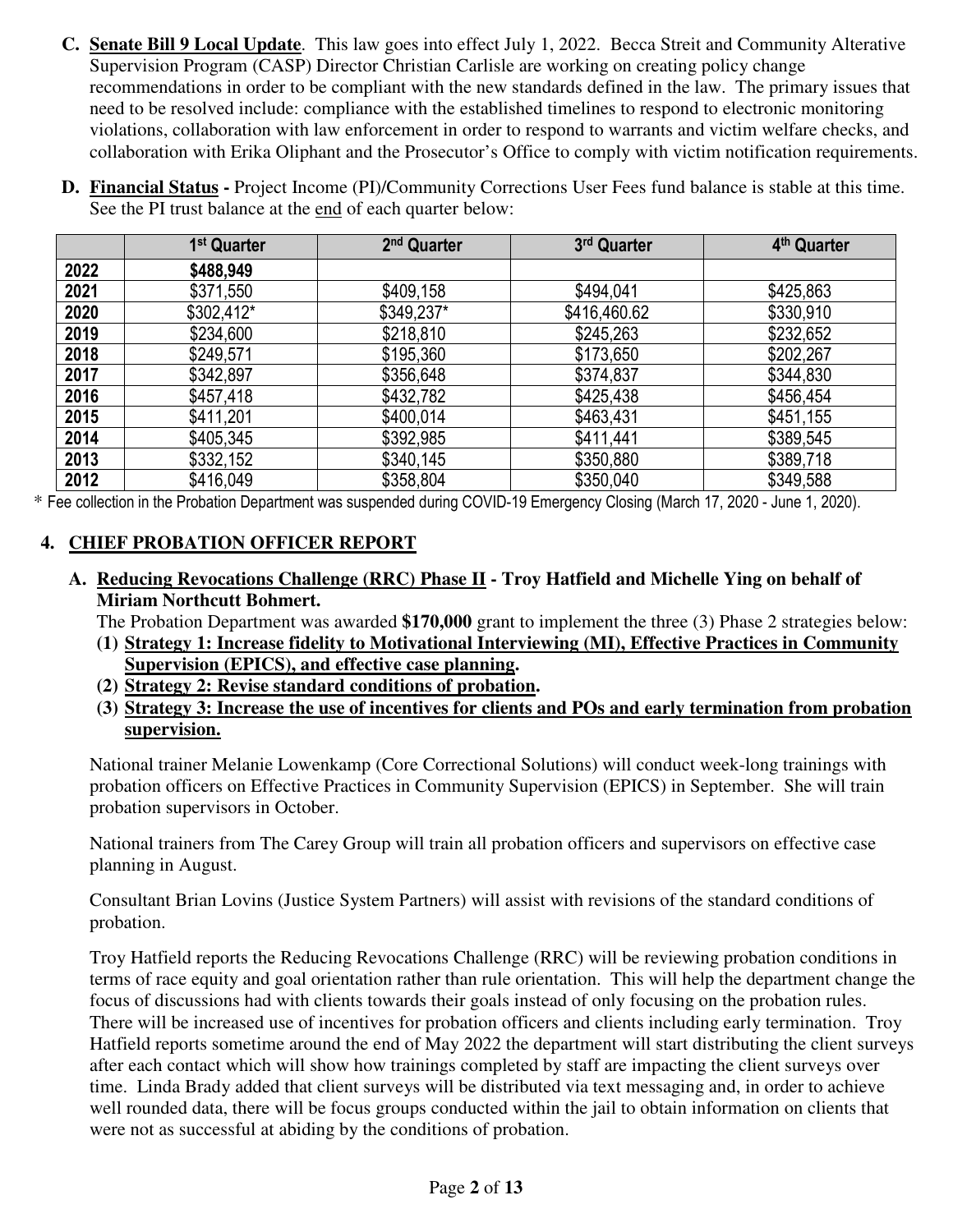- **B. Optional Juvenile Fees.** In February 2022, Judge Galvin advised the Monroe County Council that he will no longer be assessing these optional fees in juvenile delinquency cases:
	- o Informal Adjustment Fees;
	- o Probation User Fees; and
	- o Community Corrections fees (electronic monitoring/home detention, drug testing fees, and Public Restitution fees).

Linda Brady added if a fee is not mandatory by statute, the department will not be charging the client.

**C. Sequential Intercept Model (SIM) Grant.** This grant has funded the New Beginnings Program in the Monroe County jail for the past several years, operated by Centerstone. Due to funding issues, the New Beginnings Program is ending.

Centerstone will be significantly cutting back services for the in-jail treatment program. They have re-named the program **"Reentry and Recovery."** ["New Beginnings will no longer exist as it was.]. The primary difference between "New Beginnings" and "Reentry and Recovery" is in service hours which will go from 14 hours per week to 3 hours per week (per dorm). Ashley Collins of Centerstone said those hours would likely increase to 4 or 5 hours with the new Reentry Recovery Coach (Tia Magee) in place. Tia will meet with participants weekly to work on re-entry skills and developing their release plan.

- **D. Indiana Supreme Court Drug Court Grant**. **AWARD: \$8,000 for client incentives (including bus passes) and NADCP tuition/costs.** For the first time, we were not awarded the full \$10,000 we applied for, likely because there are so many other PSCs applying for grant funds.
- **E. Juvenile Services Plan**: The County Council approved all requested items to implement the Juvenile Services Plan.

#### **NEW SERVICES WILL:**

- $\triangleright$  Be open to all Monroe County residents.
- $\triangleright$  Not require formal referral to Juvenile Probation.
- $\triangleright$  Not require youth to be current or former Shelter residents.
- Focus on **prevention** and front-end **diversion.**
- $\triangleright$  Be funded by County tax funds and will not require fees/insurance/co-pays for youth and families.

#### **INCLUDE:**

- Youth Substance Abuse Services (incl. Seeking Safety Program)
- Truancy Program
- **Functional Family Therapy**
- **Parenting Program**
- Case Management Services for Community Youth/Families
- Quest Case Management System For YSB & Community Partners
- Increased Non-Residential Diagnostic Evaluations

Probation also was approved funding to validate the Indiana Youth Assessment System Diversion Tool (IYAS-DIV) as recommended by our consultants Center for Children's Law and Policy (CCLP) to ensure that the Diversion tool is appropriately measuring risk for our local population.

Victoria Thevenow reports a Youth Services Advisory Council will also be created and along with other members, will include actual youth from the community. Victoria hopes to start this council in the fall of 2022 and by next year be able to evaluate the successes and pitfalls. At this time, there are no age restrictions for the services listed above but the pilot programming will begin with junior high/high school aged youth.

Dr. Andrea Mobley added that this new juvenile services plan is very much needed to help meet the youth and their families where they are and to go under the surface to the root of the problem in order to get the youth and parents the referrals/resources they really need.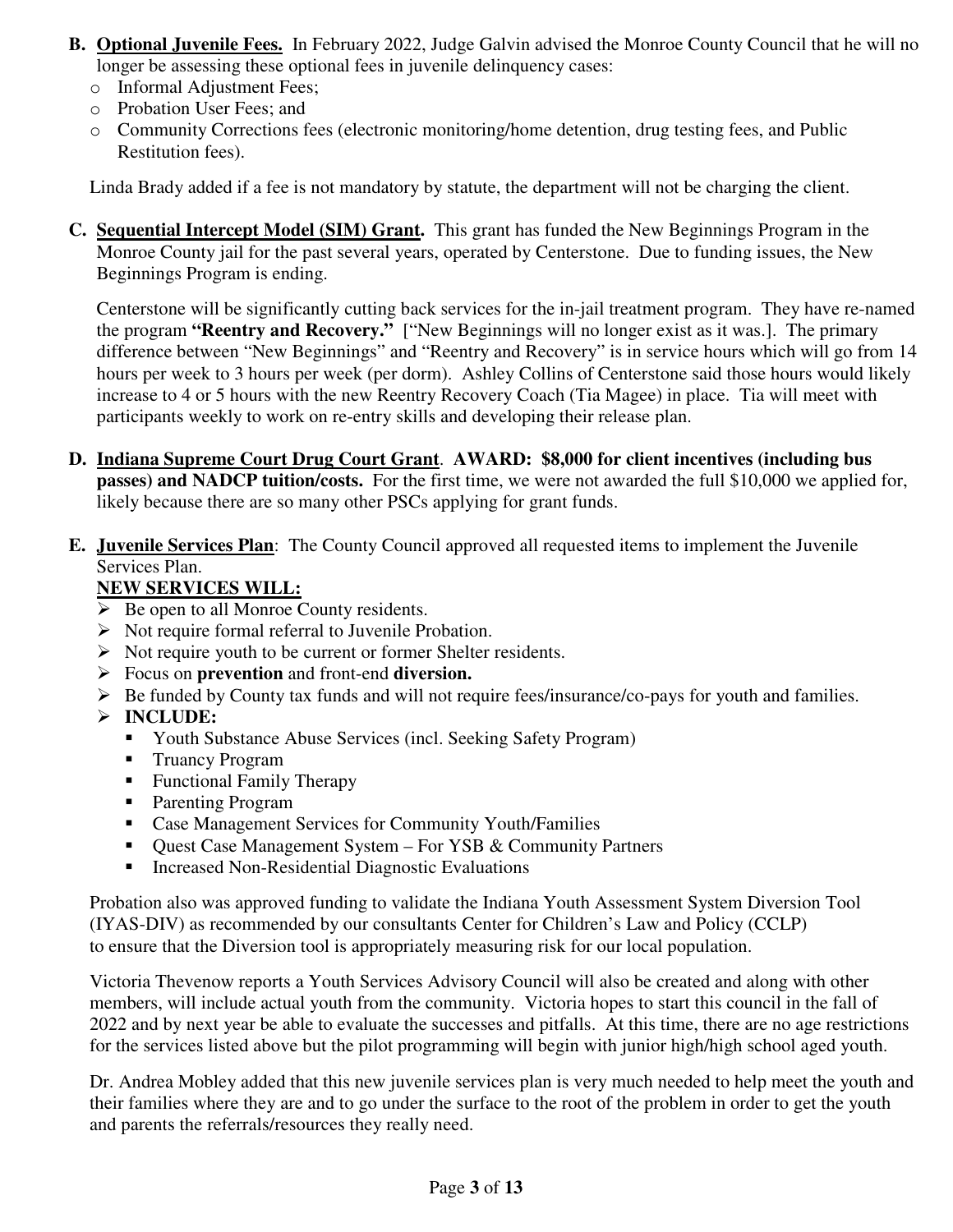#### **5. CALENDAR YEAR (CY) 2023 INDIANA DEPARTMENT OF CORRECTION GRANTS**.

Erika Oliphant moved for approval of the calendar year 2023 Indiana Department of Correction grants. Victoria Thevenow seconded. **Motion carried.**

#### **A. Proposed 2023 Grant Budgets (BELOW)**

- **(1)** Community Corrections
- **(2)** Drug Treatment Court
- **(3)** Mental Health Court
- **(4)** Pretrial Services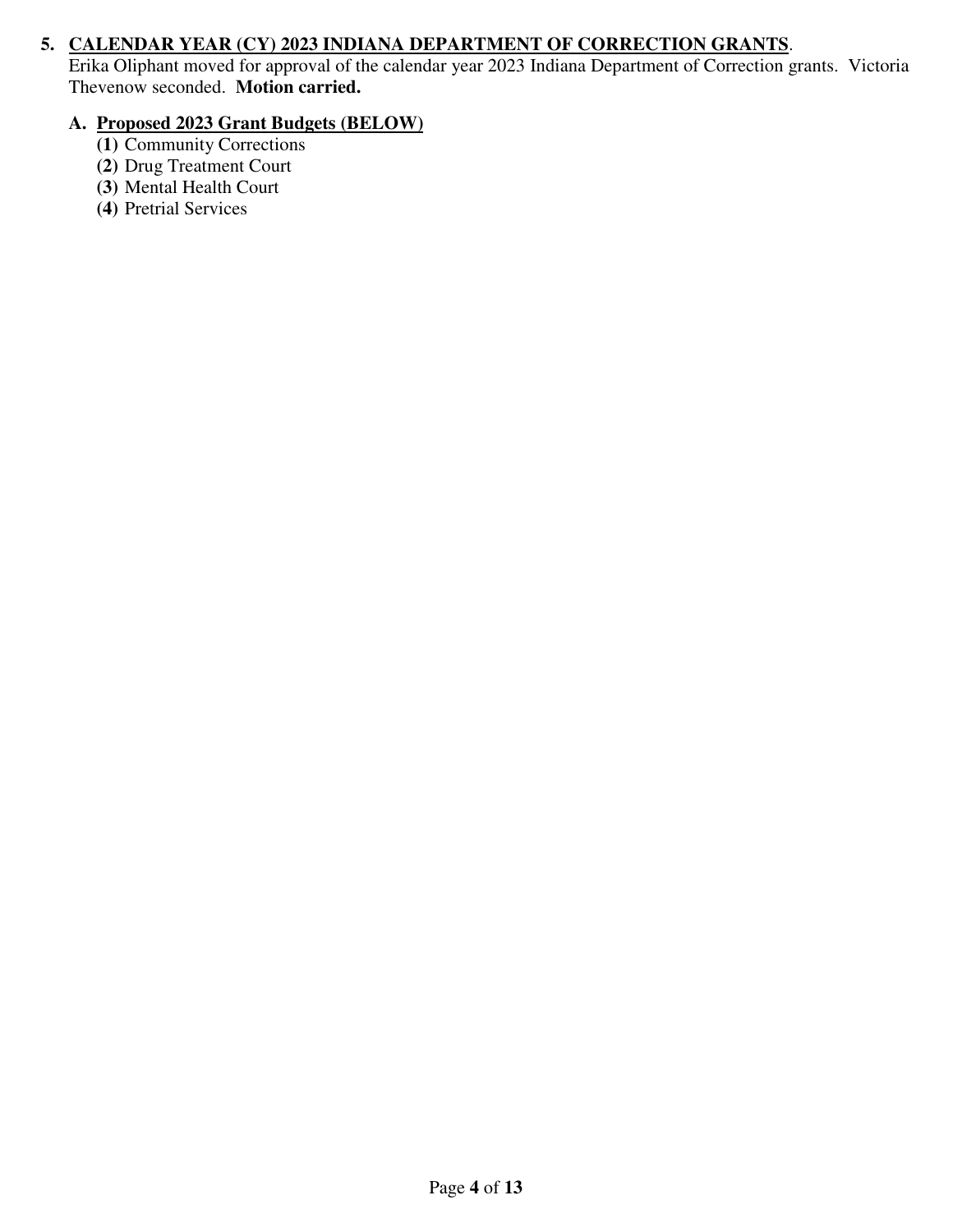#### CY2023

#### COUNTY BUDGET SUMMARY

ADVISORY BOARD NAME: Monroe

ENTITY: Pretrial Services

|               | <b>Personnel Summary</b> |                       |                                    |  |                          |              |  |                      |  |  |                    |  |  |  |  |
|---------------|--------------------------|-----------------------|------------------------------------|--|--------------------------|--------------|--|----------------------|--|--|--------------------|--|--|--|--|
|               | Grant                    | <b>Project Income</b> | <b>County General   IOCS Grant</b> |  | Other                    | <b>Total</b> |  |                      |  |  |                    |  |  |  |  |
| <b>Salary</b> |                          |                       | 77,400.00                          |  | $\sim$                   | -S           |  | $-$ \ \$148,358.00 \ |  |  | \$418,374.00       |  |  |  |  |
| <b>Fringe</b> |                          |                       | 16.913.00                          |  | $\sim$                   | - \$         |  | $-$ \$ 53,997.00     |  |  | $-$ \$158,998.00   |  |  |  |  |
| <b>Total</b>  | $$280,704.00$ \ \$       |                       | 94.313.00                          |  | $\overline{\phantom{0}}$ | -\$          |  | $-$ \$202,355.00     |  |  | $-$ \ \$577,372.00 |  |  |  |  |

|               | <b>Budget Summary</b>          |            |               |            |               |                          |               |                          |    |                          |    |                          |    |              |  |
|---------------|--------------------------------|------------|---------------|------------|---------------|--------------------------|---------------|--------------------------|----|--------------------------|----|--------------------------|----|--------------|--|
| <b>Series</b> | <b>Project Income</b><br>Grant |            |               |            |               | <b>User Fees</b>         |               | <b>County General</b>    |    | <b>IOCS</b> Grant        |    | <b>Other</b>             |    | <b>Total</b> |  |
| 100           | \$                             | 280,704.00 |               | 94,313.00  | $\mathbb{S}$  | $\sim$                   | $\mathcal{S}$ | $\overline{\phantom{a}}$ | ۰D | 202,355.00               |    | $\overline{\phantom{a}}$ |    | \$577,372.00 |  |
| 200           | $\boldsymbol{\mathsf{S}}$      | -          |               | 7,250.00   | \$            | $\overline{\phantom{a}}$ | <sup>\$</sup> | $\overline{\phantom{0}}$ |    | -                        | S  | ۰.                       |    | 7,250.00     |  |
| 300           | \$                             |            | $\mathcal{S}$ | 4,150.00   | $\mathcal{S}$ | $\overline{\phantom{0}}$ | <sup>\$</sup> | $\overline{\phantom{a}}$ |    |                          | \$ | 25,000.00                | \$ | 29,150.00    |  |
| 400           | \$                             | $\sim$     |               | 500.00     | $\mathcal{S}$ | $\sim$                   | \$            | $\overline{\phantom{a}}$ |    | $\overline{\phantom{a}}$ |    |                          |    | 500.00       |  |
| <b>Total</b>  |                                | 280,704.00 |               | 106,213.00 | $\mathbb{S}$  | $\overline{\phantom{0}}$ | <sup>\$</sup> | $\overline{\phantom{a}}$ |    | 202,355.00               |    | 25,000.00                |    | \$614,272.00 |  |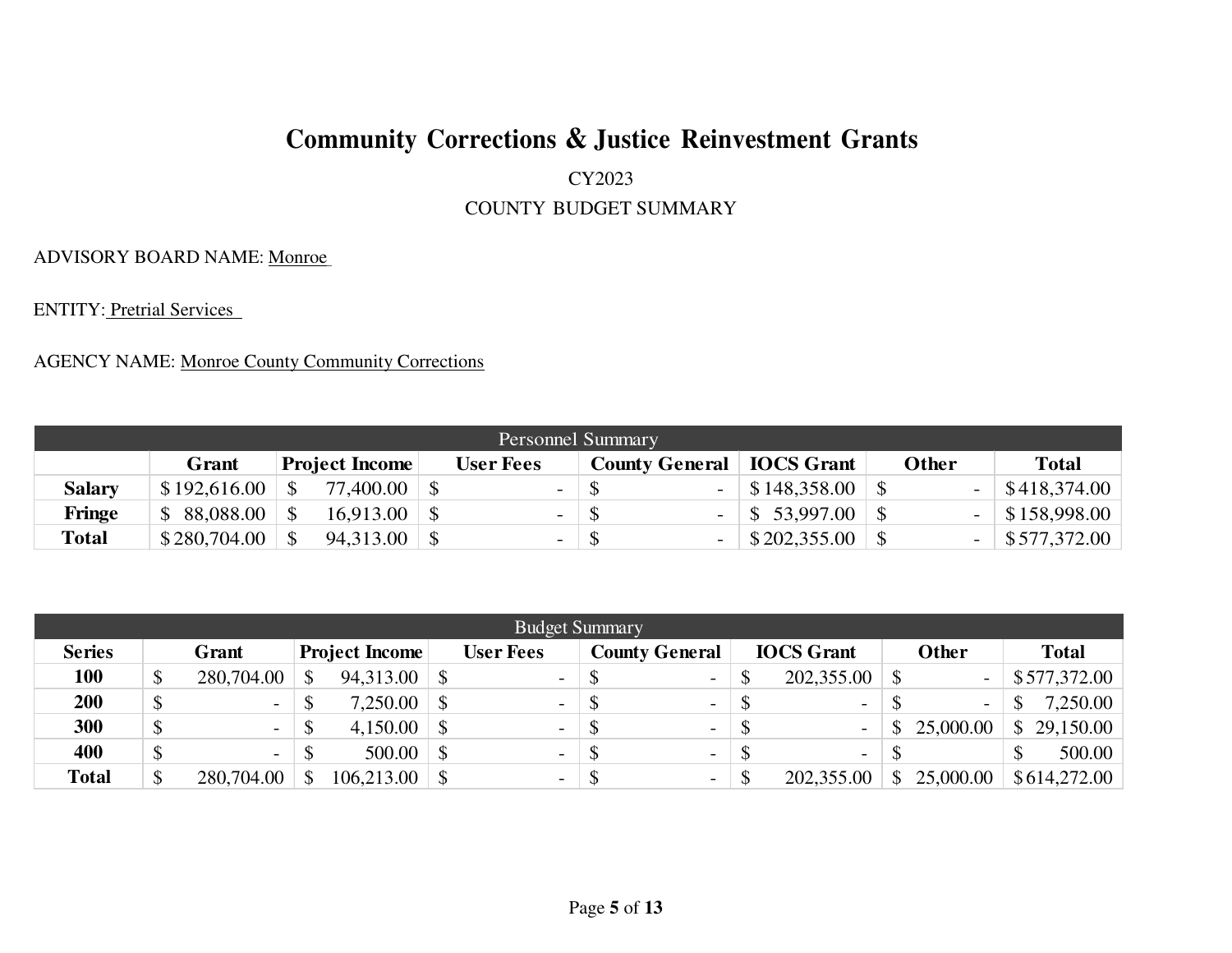CY2023

COUNTY BUDGET SUMMARY

ADVISORY BOARD NAME: Monroe

ENTITY: Drug Court

|               | <b>Personnel Summary</b> |                                                                                                           |  |  |  |           |  |                          |  |   |  |            |  |            |  |
|---------------|--------------------------|-----------------------------------------------------------------------------------------------------------|--|--|--|-----------|--|--------------------------|--|---|--|------------|--|------------|--|
|               |                          | <b>IOCS</b> Grant<br><b>County General</b><br>Other<br><b>User Fees</b><br><b>Project Income</b><br>Grant |  |  |  |           |  |                          |  |   |  |            |  | Total      |  |
| <b>Salary</b> |                          | 104,872.00                                                                                                |  |  |  | 12,500.00 |  | $139.776.00 \text{ }$ \$ |  |   |  | 74,875.00  |  | 373,432.00 |  |
| Fringe        |                          |                                                                                                           |  |  |  | 957.00    |  |                          |  | - |  | 27,861.00  |  | 148,824.00 |  |
| <b>Total</b>  |                          | 162,287.00                                                                                                |  |  |  | 13,457.00 |  |                          |  |   |  | 102,736.00 |  | 522,256.00 |  |

|               | <b>Budget Summary</b>          |                          |               |                   |            |                  |  |                          |  |                          |  |                          |               |              |  |
|---------------|--------------------------------|--------------------------|---------------|-------------------|------------|------------------|--|--------------------------|--|--------------------------|--|--------------------------|---------------|--------------|--|
| <b>Series</b> | <b>Project Income</b><br>Grant |                          |               |                   |            | <b>User Fees</b> |  | <b>County General</b>    |  | <b>IOCS</b> Grant        |  | Other                    |               | <b>Total</b> |  |
| 100           |                                | 162,287.00               |               | 50,458.00         |            | 13,457.00        |  |                          |  | $\overline{\phantom{a}}$ |  | 102,736.00               | \$            | 522,256.00   |  |
| 200           |                                | $\overline{\phantom{a}}$ |               | $8,500.00$ \ \ \$ |            | 000.00           |  | $\overline{\phantom{0}}$ |  | $\qquad \qquad -$        |  | $\overline{\phantom{a}}$ |               | 9,500.00     |  |
| 300           |                                | $\overline{\phantom{0}}$ | $\mathcal{S}$ |                   |            | 16,150.00        |  | $\overline{\phantom{a}}$ |  | $\overline{\phantom{a}}$ |  | 72,500.00                |               | 94,325.00    |  |
| 400           |                                | $\overline{\phantom{a}}$ |               | 500.00            | $\vert$ \$ | 00.000,1         |  | $\overline{\phantom{0}}$ |  | $\overline{\phantom{a}}$ |  | $\overline{\phantom{0}}$ | $\mathcal{S}$ | 1,500.00     |  |
| <b>Total</b>  | ¢                              | 162,287.00               | $\mathcal{S}$ | 65,133.00         |            | 31,607.00        |  |                          |  | $\overline{\phantom{a}}$ |  | 75,236.00                | <sup>\$</sup> | 627,581.00   |  |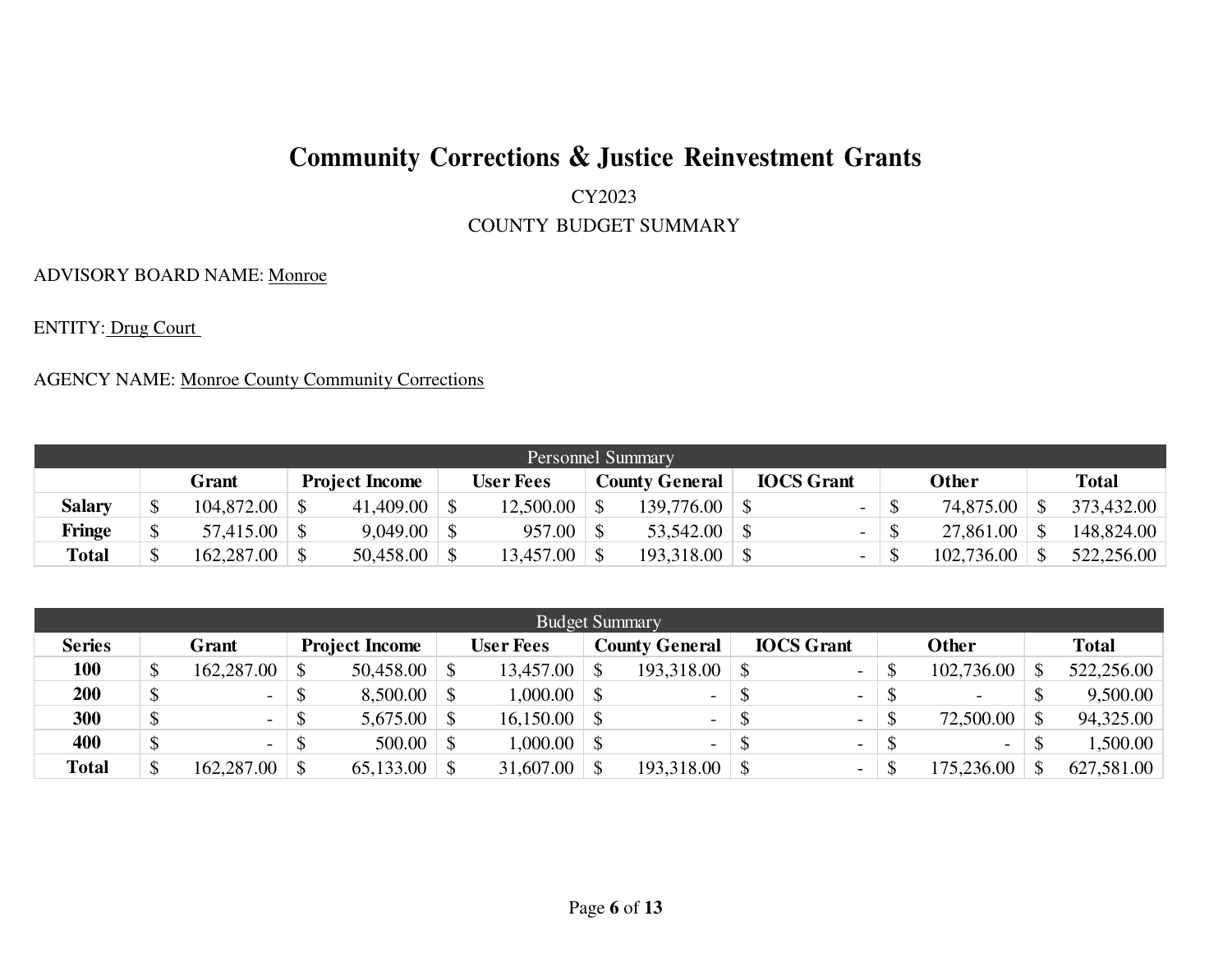#### CY2023

#### COUNTY BUDGET SUMMARY

#### ADVISORY BOARD NAME: Monroe

ENTITY: Mental Health Court

|               | Personnel Summary |           |  |                       |  |                          |  |                |  |                          |  |                          |  |              |  |
|---------------|-------------------|-----------|--|-----------------------|--|--------------------------|--|----------------|--|--------------------------|--|--------------------------|--|--------------|--|
|               |                   | Grant     |  | <b>Project Income</b> |  | <b>User Fees</b>         |  | County General |  | <b>IOCS</b> Grant        |  | Other                    |  | <b>Total</b> |  |
| <b>Salary</b> |                   | 32,438.00 |  | 34,265.00             |  | $\overline{\phantom{0}}$ |  | -              |  | $\overline{\phantom{0}}$ |  | $\sim$                   |  | 66,703.00    |  |
| Fringe        | ◡                 | 18,589.00 |  | 7,488.00              |  | $\overline{\phantom{0}}$ |  | -              |  | -                        |  | $\overline{\phantom{0}}$ |  | 26,077.00    |  |
| <b>Total</b>  |                   | 51,027.00 |  | 41,753.00             |  | $\overline{\phantom{0}}$ |  | -              |  | $\sim$                   |  | $\overline{\phantom{a}}$ |  | 92,780.00    |  |

|               | <b>Budget Summary</b> |                          |  |                       |              |                          |  |                          |  |                          |  |                          |   |              |  |
|---------------|-----------------------|--------------------------|--|-----------------------|--------------|--------------------------|--|--------------------------|--|--------------------------|--|--------------------------|---|--------------|--|
| <b>Series</b> |                       | Grant                    |  | <b>Project Income</b> |              | <b>User Fees</b>         |  | <b>County General</b>    |  | <b>IOCS</b> Grant        |  | Other                    |   | <b>Total</b> |  |
| 100           |                       | 51,027.00                |  | $41,753.00$ \ \\$     |              | $\overline{\phantom{a}}$ |  | $\overline{\phantom{0}}$ |  | $\overline{\phantom{0}}$ |  | $\sim$                   | S | 92,780.00    |  |
| 200           |                       | $\overline{\phantom{a}}$ |  | 2,250.00              | $\perp$ S    | 350.00                   |  | $\overline{\phantom{0}}$ |  | $\sim$                   |  | $\sim$                   |   | 2,600.00     |  |
| 300           |                       | $\overline{\phantom{a}}$ |  | $1,675.00$ \ \$       |              | 5,025.00                 |  | $\overline{\phantom{0}}$ |  | $\overline{\phantom{a}}$ |  | 5,000.00                 |   | 11,700.00    |  |
| 400           |                       | $\overline{\phantom{a}}$ |  | 250.00                | $\mathsf{S}$ | 350.00                   |  | $\overline{\phantom{0}}$ |  | $\overline{\phantom{0}}$ |  | $\overline{\phantom{0}}$ |   | 600.00       |  |
| <b>Total</b>  |                       | 51,027.00                |  | 45,928.00             |              | 5,725.00                 |  | $\overline{\phantom{a}}$ |  | $\overline{\phantom{0}}$ |  | 5,000.00                 |   | 107,680.00   |  |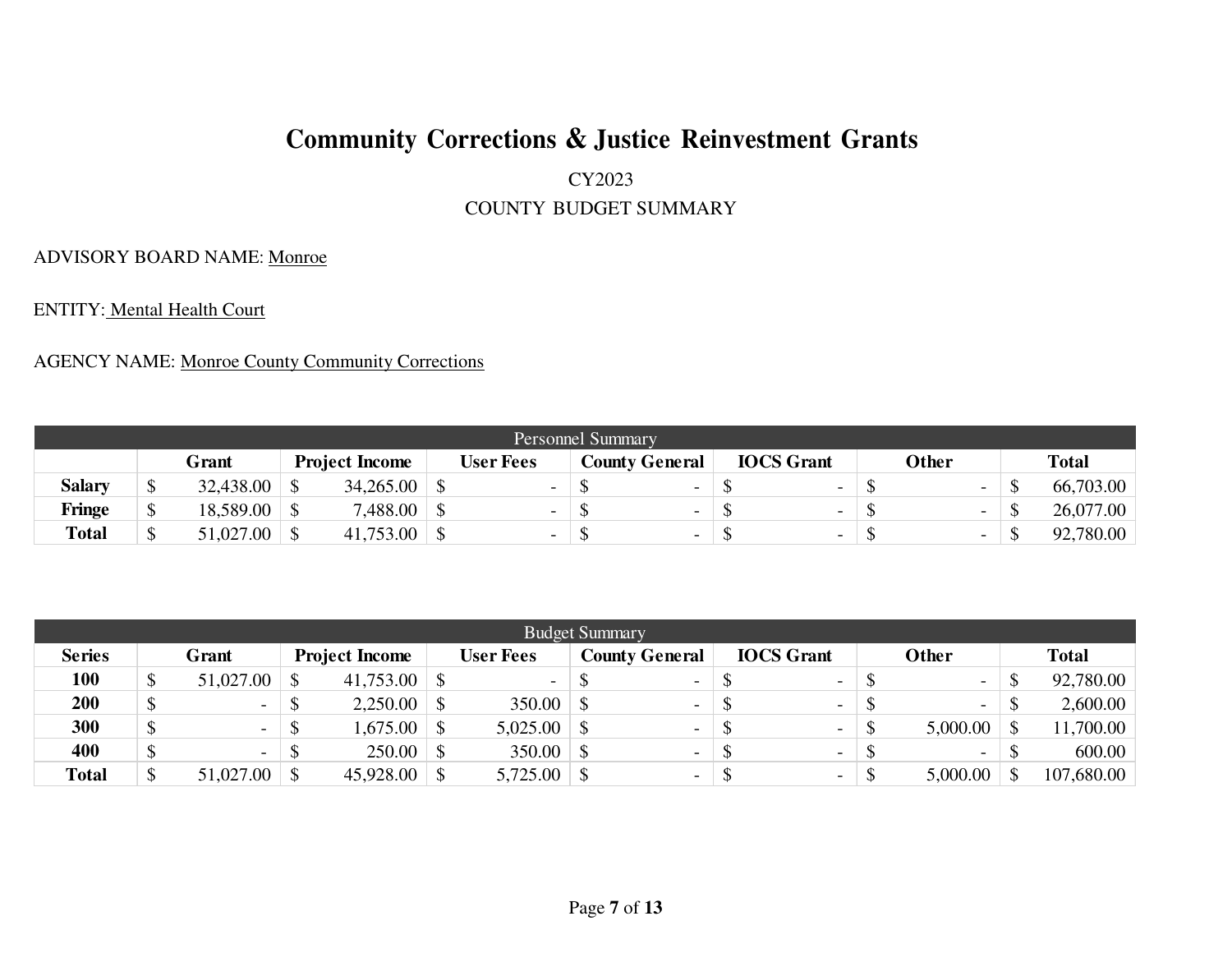#### CY2023

#### COUNTY BUDGET SUMMARY

#### ADVISORY BOARD NAME: Monroe

ENTITY: CC Community Supervision

|               | Personnel Summary |             |  |                       |  |           |               |                       |  |                          |   |                          |  |              |  |
|---------------|-------------------|-------------|--|-----------------------|--|-----------|---------------|-----------------------|--|--------------------------|---|--------------------------|--|--------------|--|
|               |                   | Grant       |  | <b>Project Income</b> |  | User Fees |               | <b>County General</b> |  | <b>IOCS</b> Grant        |   | Other                    |  | <b>Total</b> |  |
| <b>Salary</b> |                   | 735,360.00  |  | 108,156.00            |  | $\sim$    | $\mathcal{D}$ | 50,000,00             |  | $\overline{\phantom{a}}$ |   | $\blacksquare$           |  | 893,516.00   |  |
| <b>Fringe</b> |                   | 344,678.00  |  | 23,349.00             |  |           |               | 3,825.00              |  |                          |   | $\overline{\phantom{a}}$ |  | 371,852.00   |  |
| <b>Total</b>  |                   | .080,038.00 |  | 131,505.00            |  |           |               | 53,825.00             |  | $\overline{\phantom{0}}$ | ື |                          |  | 1,265,368.00 |  |

| <b>Budget Summary</b> |  |                          |    |                       |              |                          |                           |                          |  |                          |  |                          |  |              |
|-----------------------|--|--------------------------|----|-----------------------|--------------|--------------------------|---------------------------|--------------------------|--|--------------------------|--|--------------------------|--|--------------|
| <b>Series</b>         |  | Grant                    |    | <b>Project Income</b> |              | <b>User Fees</b>         |                           | <b>County General</b>    |  | <b>IOCS</b> Grant        |  | Other                    |  | <b>Total</b> |
| 100                   |  | ,080,038.00              |    |                       |              | $\sim$                   | $\boldsymbol{\mathsf{S}}$ | $53,825.00$ :            |  | $\overline{\phantom{a}}$ |  | $\sim$                   |  | 1,265,368.00 |
| 200                   |  | $\sim$                   | ←  | $38,750.00$ \ \ \$    |              | $\sim$                   | <sup>\$</sup>             | $\overline{\phantom{a}}$ |  | $\overline{\phantom{a}}$ |  | $\overline{\phantom{a}}$ |  | 38,750.00    |
| 300                   |  | <b>-</b>                 |    |                       |              | $\sim$                   | S                         | $\overline{\phantom{a}}$ |  | $\overline{\phantom{0}}$ |  | 142,500.00               |  | 176,100.00   |
| 400                   |  | $\overline{\phantom{a}}$ | ึ  | 1,250.00              | $\mathsf{S}$ | $\sim$                   | $\mathcal{S}$             | $\overline{\phantom{a}}$ |  | $\overline{\phantom{0}}$ |  | $\overline{\phantom{a}}$ |  | 1,250.00     |
| <b>Total</b>          |  | ,080,038.00              | \$ |                       |              | $\overline{\phantom{0}}$ | $\mathcal{S}$             |                          |  | $\overline{\phantom{0}}$ |  | 142,500.00               |  | .481,468.00  |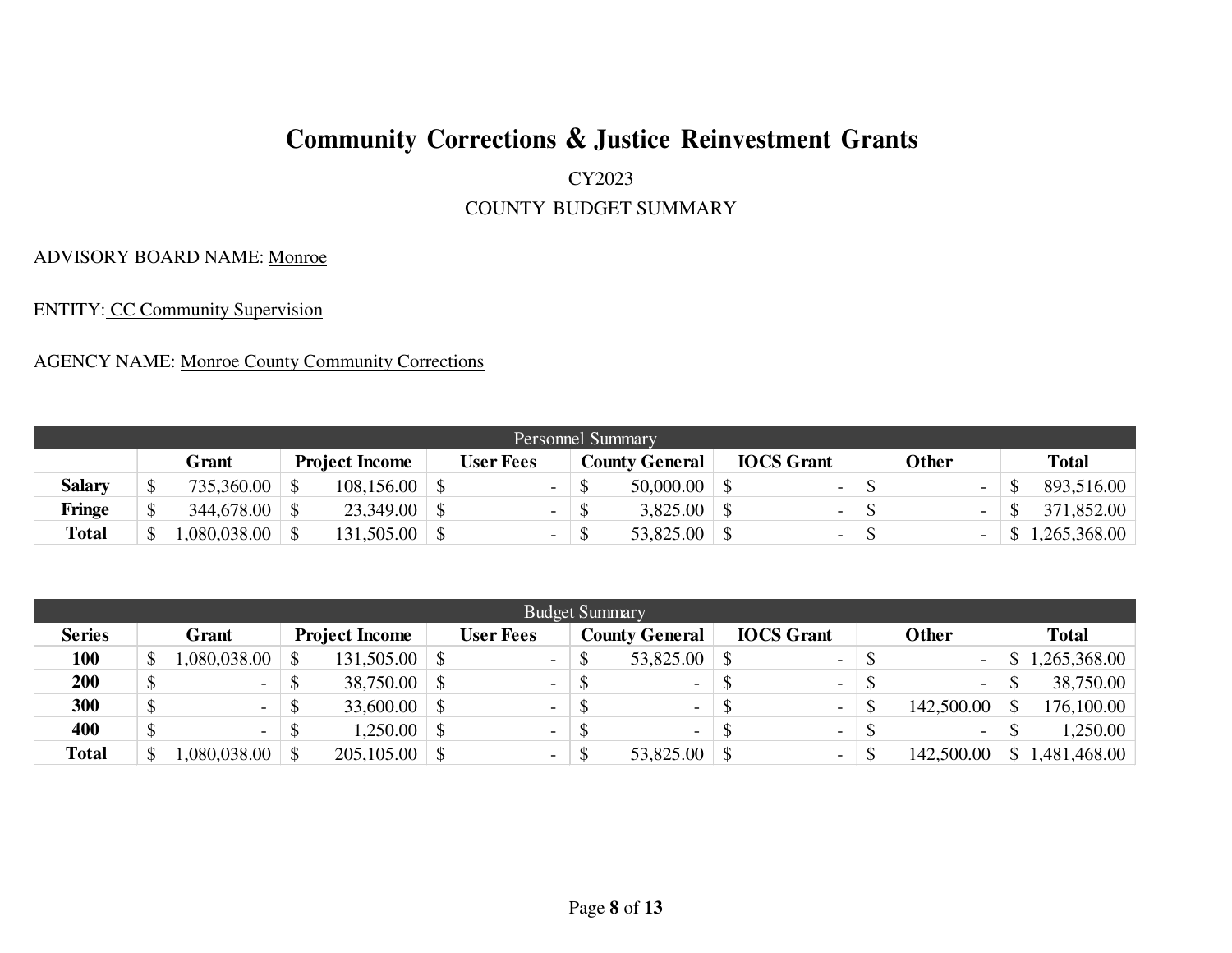- **B. Collaboration Plan.** Becca Streit reports not much has changed except for a few program updates. Motion to approve collaboration plan. Erika Oliphant moves to approve the collaboration plan. Jeff Holland seconded. **Motion carried**.
- **C. CCAB Prioritization of Funding Requests.** Becca Streit reports nothing has changed from previous years. Motion to approve the CCAB prioritization of funding requests (below). Erika Oliphant moves to approve CCAB prioritization of funding requests. Jeff Holland seconded. **Motion carried**.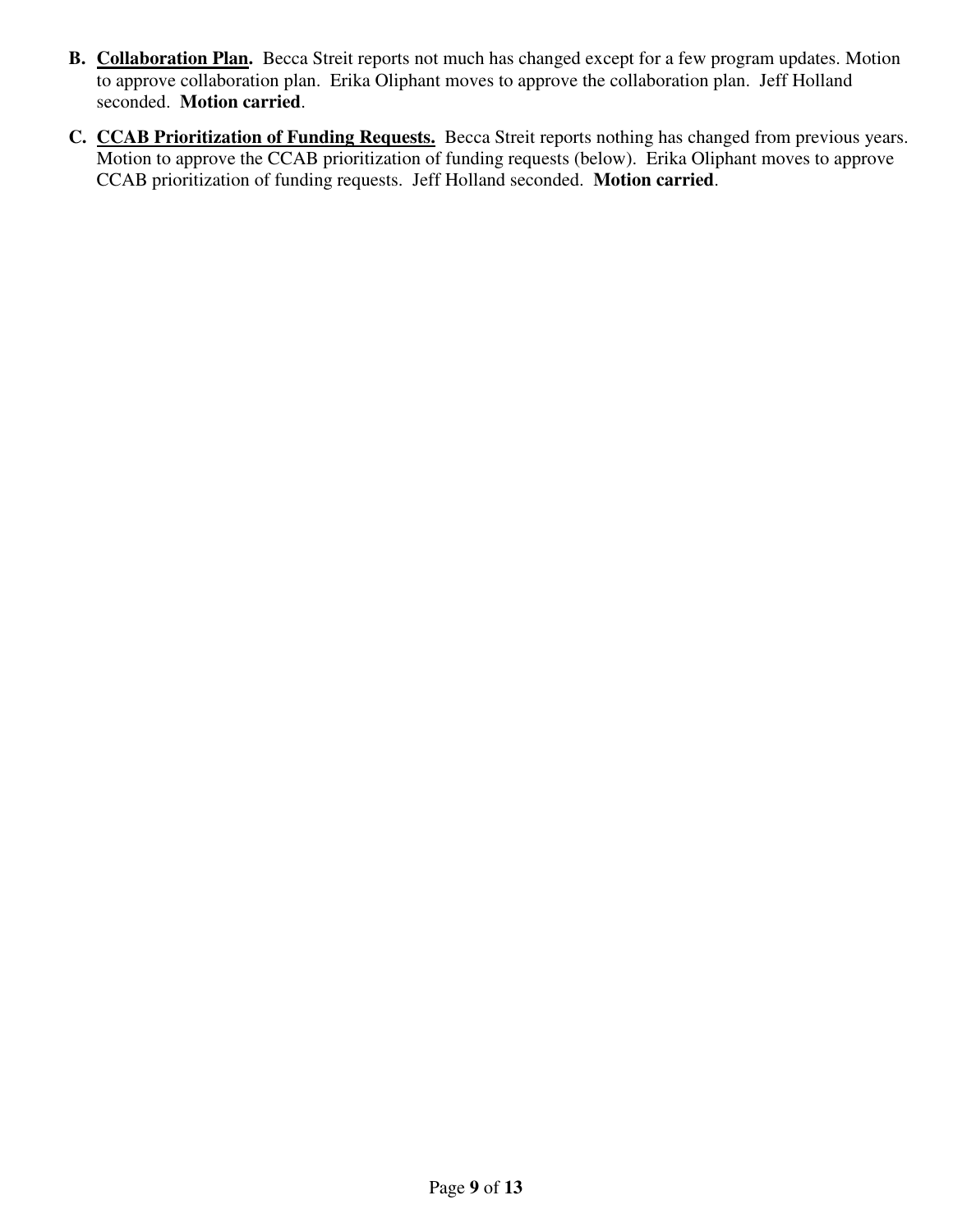## *MONROE CIRCUIT COURT PROBATION DEPARTMENT*

214 W. 7th Street, Suite 200 Bloomington, IN 47404 (812) 349-2645 Main (812) 349-2975 Fax

Chief Probation Officer Email probation@co.monroe.in.us Website www.co.monroe.in.us/probation

#### **Probation Main Office Linda Brady Linda Brady Community Corrections Office**

405 W. 7 th Street, Suite 2 Bloomington, IN 47404<br>(812) 349-2000 Main (812) 349-2001 Fax

April 25, 2022

Kristen Banschbach Director of Community Corrections 302 W. Washington St. Room E-334 Indianapolis, IN 46204

Dear Director Banschbach,

The Monroe County Community Corrections Advisory Board approved the CY 2023 Indiana Department of Correction grant applications for four (4) entities: Community Corrections, Pretrial Services, Mental Health Court, and Drug Treatment Court, as well as the revised and updated Collaboration Plan at the Board meeting on April 25, 2022. There was a quorum present.

The funding priority is as follows:

- 1. Monroe County Community Corrections
- 2. Monroe County Pretrial Services
- 3. Monroe County Drug Treatment Court
- 4. Monroe County Mental Health Court

The Board is requesting additional funding in 2023 and the priority is as follows:

- 1. Salary increases for staff total increase of \$31,030
- 2. Full time fringe benefits- total increase of \$18,906

We appreciate the continued support from the Department of Correction as we enter our  $40<sup>th</sup>$  year of grant funding.

Sincerely,

*Honorable Mary Ellen Diekhoff* Monroe Circuit Court Judge Community Corrections Advisory Board Chair

Copies to: Monroe County Community Corrections Advisory Board members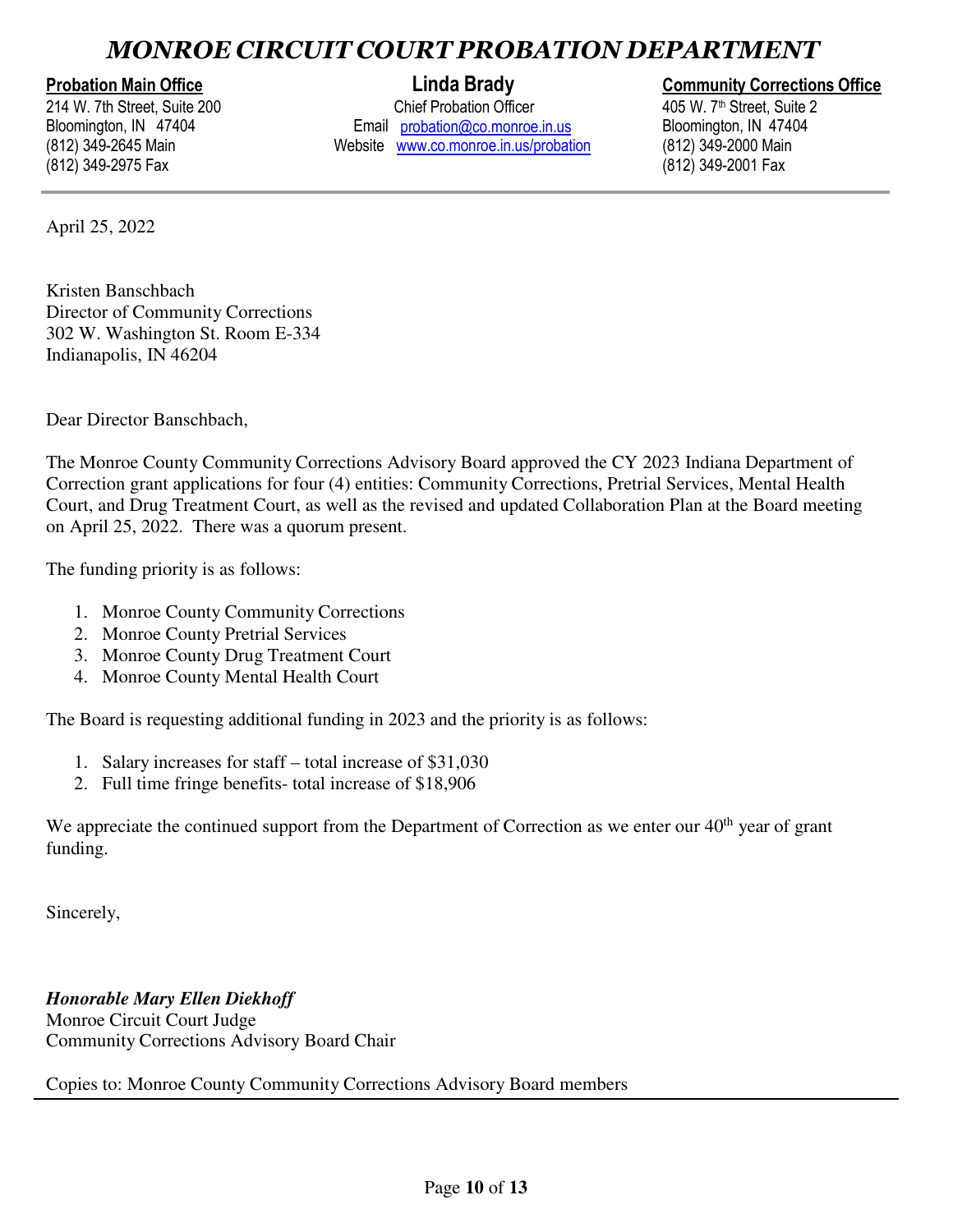- **6. LOCAL JUSTICE REINVESTMENT ADVISORY COUNCIL (JRAC) DATA COLLECTION 2021 ANNUAL REPORT.** Becca Streit reports she has compiled the final version of the annual report. No updates at this time as to what is coming next. Troy Hatfield states the next local JRAC subcommittee is in 3 weeks and will have more information to share at next CCAB/JRAC meeting Monday, August 29. 2022.
- **7. 988 MENTAL HEALTH CRISIS HOTLINE**. Judge Diekhoff reports Indiana legislature passed a law July 1, 2021 in which those experiencing or dealing with someone experiencing a mental health crisis can call 988. Judge Diekhoff reports this is statewide. Monroe County is currently working with Bloomington Police Department on what the response will/should look like. More information to come.
- **8. INDIANA MENTAL HEALTH SUMMIT**. Judge Diekhoff reports there will be a statewide Mental Health Summit on Friday, October 21, 2022 in Indianapolis (flier below). Judge Diekhoff anticipates the local community to send representatives to talk about mental health and education about mental health resources. This summit will address what we are doing, how and where to respond and, will bring community members together to discuss what the needs are and what is being done. Anyone on the advisory board interested in going should let Judge Diekhoff know. Judge Diekhoff reports the Supreme Court has been getting very involved in the mental health crisis and that a mental health hospital was discussed but no other information has been released.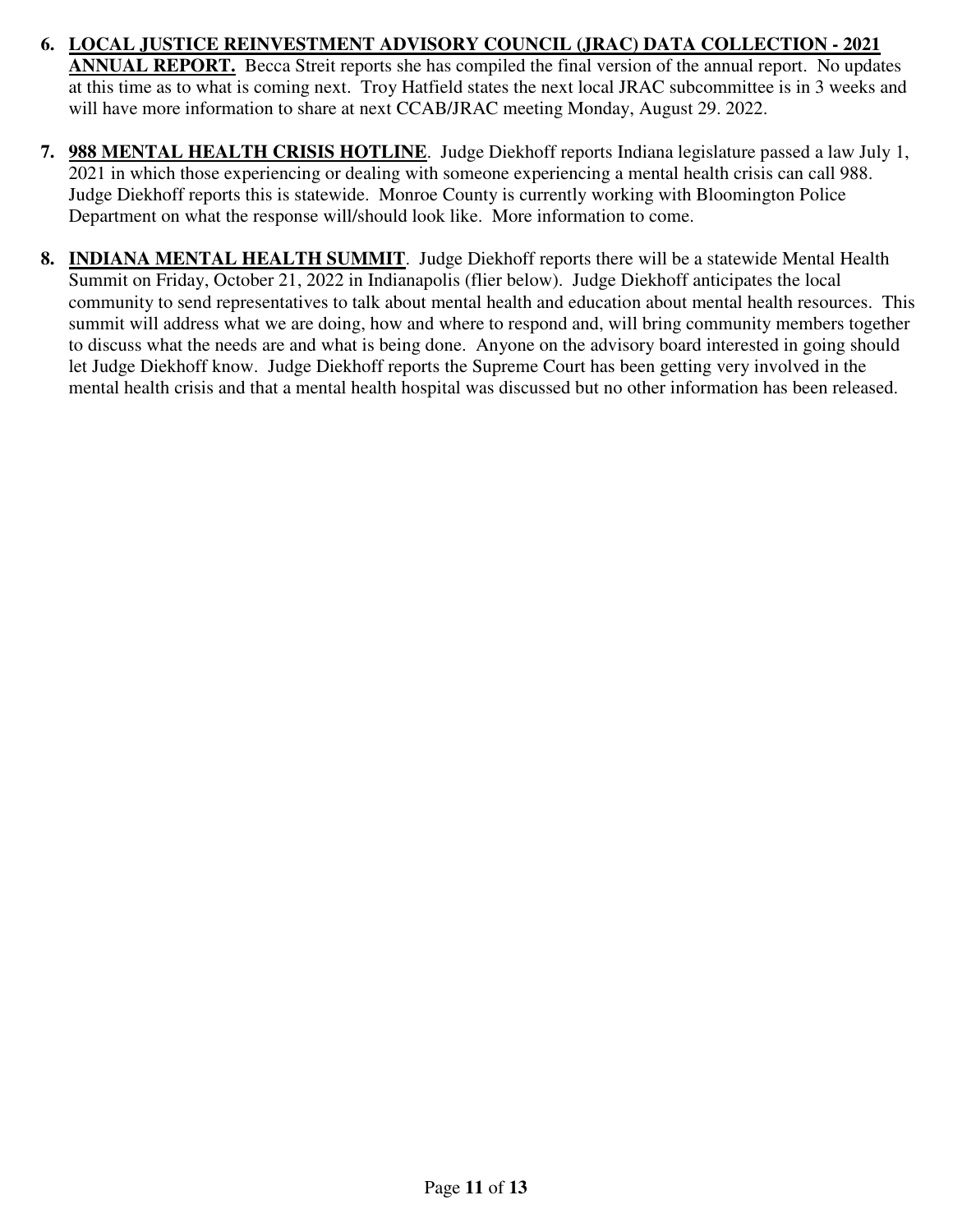

#### IN D I A N A SUPREME COURT in partnership with

Association of Indiana CountiesFamily & Social Services Administration,Division of Mental Health & AddictionIndiana Governor's Offi eIndiana Prosecuting Attorneys Council Indiana Public Defender Council Indiana Sheriffs AssociationNational Center for State CourtsNational Judicial Task Force to Examine State Courts' Response to Mental IllnessState Justice Institute



### Keynote Speaker

Hon. Steven Leifman Associate Administrative Judge Dade County Criminal DivisionMiami, FL

### **Contact**

 Angie Hensley-Langrel 317-232-1313 $\Box$  angie.hensley@courts.in.gov

# STATEWIDE EVENT2022 Mental Health Summit



# **Save the date**

October 21, 2022 8:30 a.m. to 4:45 p.m.

**Indiana Convention Center** 

Local JRACs will be asked to nominate a multi-disciplinary team; registration will start in July.

The 2022 Summit will gather invested stakeholders to collaborate in their effortsto more effectively respond to the needs of court-involved individuals withserious mental illness.

The Summit will provide an opportunity to discuss, develop, and implement a comprehensive continuum of behavioral health interventions for Indiana Courtsand communities.

Our goal is to provide people suffering from behavioral health challenges and/or co-occurringdisorders with someone to call, someone to respond, andsomewhere to go.